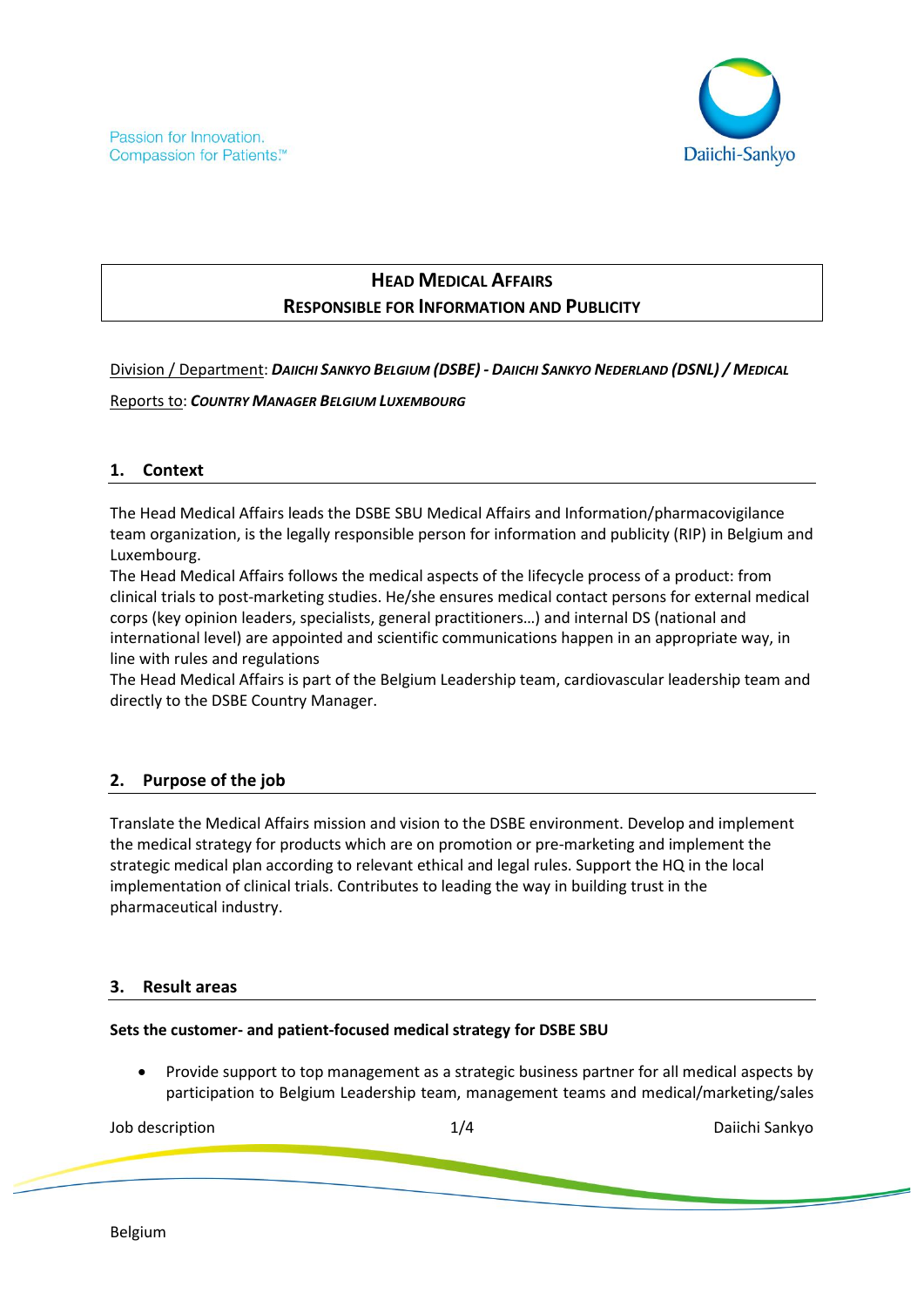

committees, in order to assure relevant medical aspects (including regulations and requirements) are met. Is member of European medical directors team.

- Lead, develop and motivate all employees within the department including manpower planning, recruiting, coaching, developing and team management.
- Ensure in-depth medical expertise in relevant therapeutic areas is present in the team (via analysis of EBM, participation to congresses, peer-to-peer discussions with KOLs...).
- Maintain and encourage a constructive relationship with KOLs. Ensure insights are captured (via peer-to-peer discussions and/or advisory boards) and communicated to the DSBE organization. Plays an important, external-oriented, role in the image building of the company as contributor to advancing medical practice (products, evidence and services) within the scientific community. Organize the set-up of educational programs, from capturing needs to effective implementation.
- Set the medical strategy for DSBE in alignment with the European medical affairs plans. Prepare the elaboration and ensure the implementation of the business plan, medical budget and medical product plans.
- Be the medical contact person for DSBE, where needed in collaboration with business partner(s). Collaborate closely with sales and marketing functions. Build scientific and competitive knowledge in the organization to enable effective decision-making, customer engagement and brand performance.

#### **Grow and communicate about product and therapeutic area knowledge (DSBE SBU)**

- Follow the medical aspects of the lifecycle process of SBU products: from pre-authorization studies to post-marketing studies and registries. Plan and ensure execution and documentation of clinical research studies or pharmaceutical substances as required by the international responsible department. Be responsible for local DS sponsored studies where needed. Ensure requests for collaboration for IITs are captured, filtered and adequately handled.
- Organize the adequate handling of medical information upon unsolicited request by HCPs or internal departments.
- Ensure company, pipeline and product data presentations to HCPs are held and educational projects are set up, implementing innovative communication channels in a hybrid environment.

| Job description | 2/4 | Daiichi Sankyo |
|-----------------|-----|----------------|
|                 |     |                |
|                 |     |                |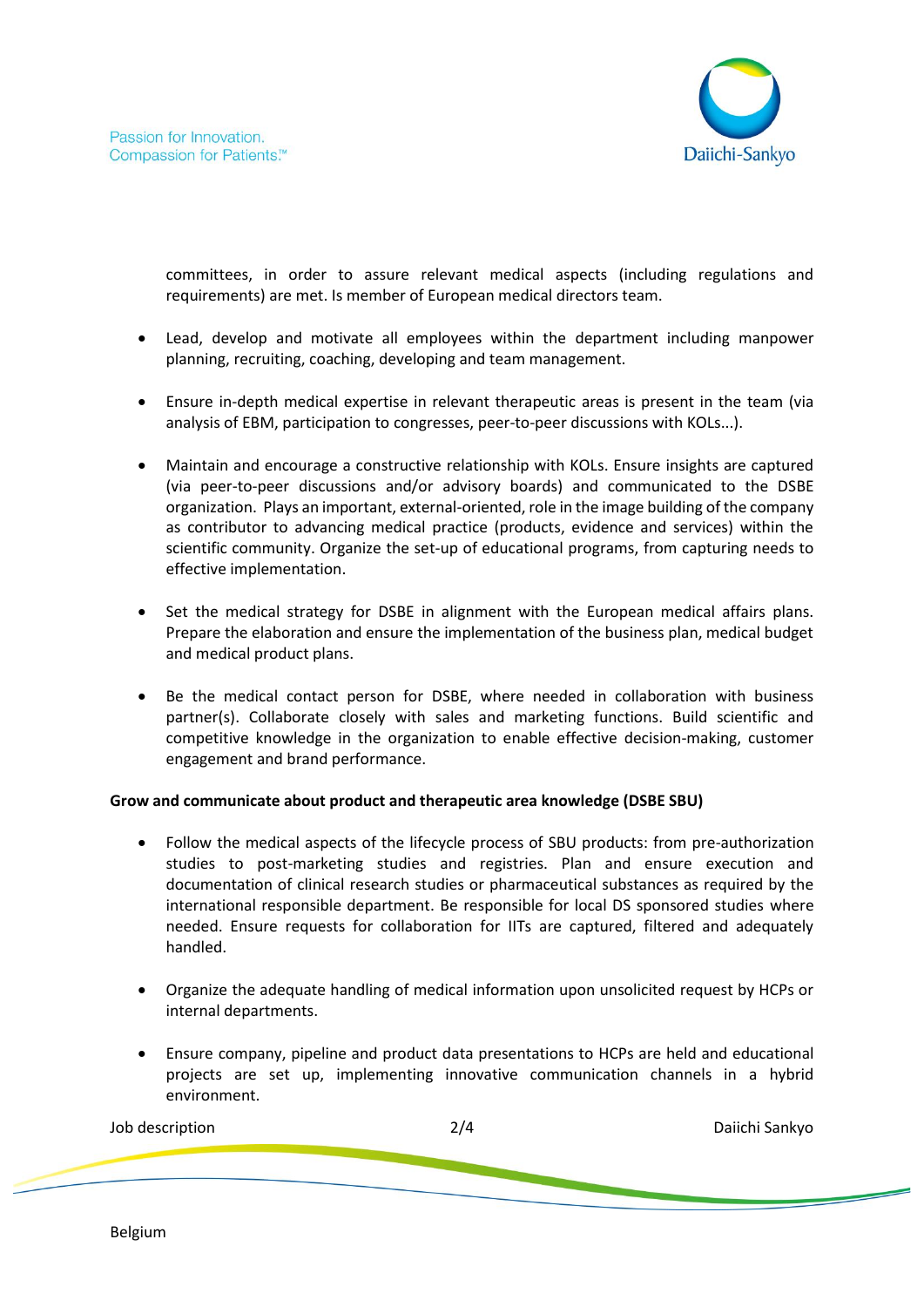

• Support marketing departments in maximizing the potential of company's products, through generation, interpretation and communication of medical and scientific information and through effective assessment of training needs and providing training sessions to explain the specifications of products and studies.

## **Is the Responsible person for Information and Publicity. Leads the Pharmacovigilance department. Conduct all activities in accordance with the applicable laws, rules and regulations. Educates the company and supervises implementation (DSBE)**

- Ensure all scientific services (in collaboration with the local safety officer) are provided as required by law.
- Supervise all promotional and information activities, including but not limited to promotional material approval, samples distribution, medical information and mDeon requests and set processes in place to ensure compliance with rules and regulations, as responsible person for Information and Publicity
	- o Ensure company members are adequately trained on rules and regulations related to external communications.
- Ensure expertise related to deontological codes, EFPIA and pharma.be, as well as DS internal codes and policies, is present in the team and relevant topics are communicated to the organization.
- Appoints the Local Safety Officer (LSO) and deputy(ies). Ensures the pharmacovigilance activities in DSBE are executed in accordance with applicable laws, rules and regulations with flawless adverse event reporting and adequate training.

## **4. Profile**

## **Experience**

- Minimum of 5-10 years of experience, with a preference for recent and relevant experience within the pharmaceutical or biotech industry
- Track record in negotiating and interacting with different medical professionals and high-level executives and potentially even policymakers; preference for someone with an international network in the core markets of Daiichi Sankyo

Job description 3/4 Daiichi Sankyo